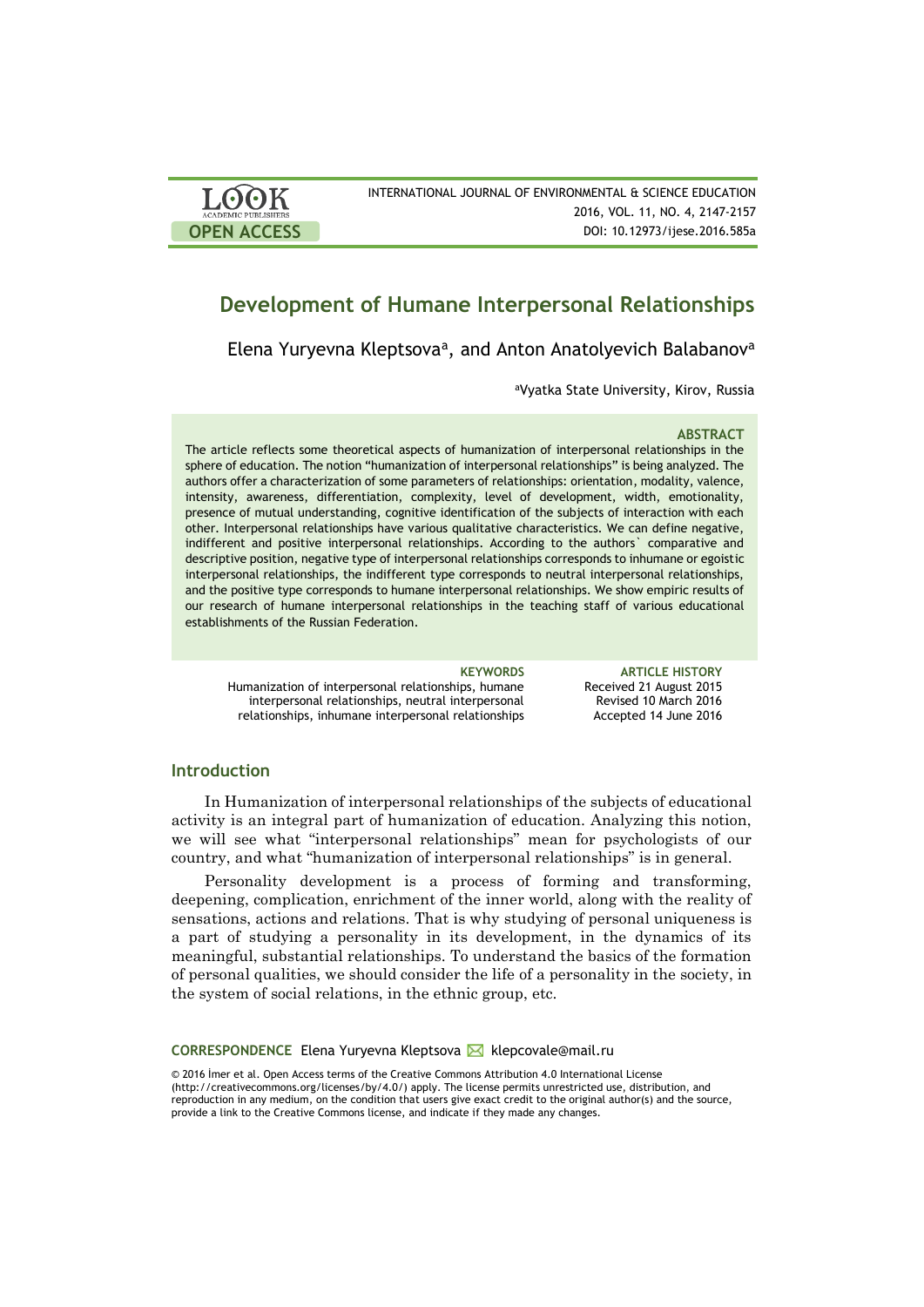The concept of "relationship" has no univocal and definite psychological definition; it means that ways and methods of studying of this concept have not been elaborated.

# *Literature analysis*

Following V.N. Myasishchev, we believe that a person`s attitudes to other people are in fact interpersonal relationships, because, taking part in their common activities, people have a certain attitude to each other. In interpersonal relationships another person is the object. Interpersonal relationships are at the same time characterized as mutually oriented, as a person is never free from his/her own system of expectations, stereotypes, orientations, attitudes, dispositions, through which people are perceived and assessed. Interpersonal relationships accompany people through their lives, transformed by various determiners, such as age, personal characteristics, professional preference, sociocultural changes (Myasischev 1995).

Among Russian scholars who have studied interpersonal relationships, V.V. Abramenkova, B.G. Ananyev, G.M. Andreyeva, A.A. Bodalyov, L.S. Vygotsky, A.E. Lichko, E.Y. Kleptsova, Y.L. Kolominsky, V.N. Myasishchev, N.N. Obozov, A.V. Petrovsky, A.A. Rean, A.C. Chernyshev, S.L. Rubinstein, and many other authors should be mentioned. Compatibility in working together, orderliness of formal and informal activities (S.G. Elizarov, E. Y. Kleptsova, S.V. Sarychev, A. S. Chernyshov, among others) group integrity (N.N. Obozov, R.S. Nemov, among others), unanimity of values and orientations (A.V. Petrovsky, among others), moral and affective compatibility of the members of a little group (I.P. Volkov. P.H. Shakourov, among others), various aspects of interpersonal relationships (A.L. Zhouravlyov, B.F. Lomov, among others) (Kleptsova 2013d; 2012; 2013c) are considered to be the main parameters of optimal interpersonal relationships.

Since the last quarter of the XX century ideas of humanistic psychologists and educationalists have entered Russian science, and it has intensified research work in the subjective and personal area. In Russian psychology interpersonal relationships are defined as subjectively perceived connections between people that objectively manifest themselves in the character and ways of mutual influence in the process of people`s communication, their shared activities and communication.

Interpersonal relationships as a whole have been studied by N.N. Obozov, who defines interpersonal relationships as mutual readiness of people to communicate in a certain way, accompanied by emotions (positive, indifferent and negative) in the context of communication and other shared activities. In this case interpersonal relationships can be assessed: according to the presence of personal and shared emotions, as positive, negative or indifferent; according to the presence of mutual understanding as adequately and inadequately understood; characterized by cognitive identification between subjects of communication, a tendency of resistance, cooperation or inaction (Obozov 1979, p. 6).

As we can see from our analysis of scientific literature, the multilevel organization and classification of interpersonal relationships in a group, depending on the affective, gnostic and actometric aspects, are in the focus of attention. Interpersonal relationships at work are considered a result of mutual activities, interpersonal relationships of a person are considered a result of the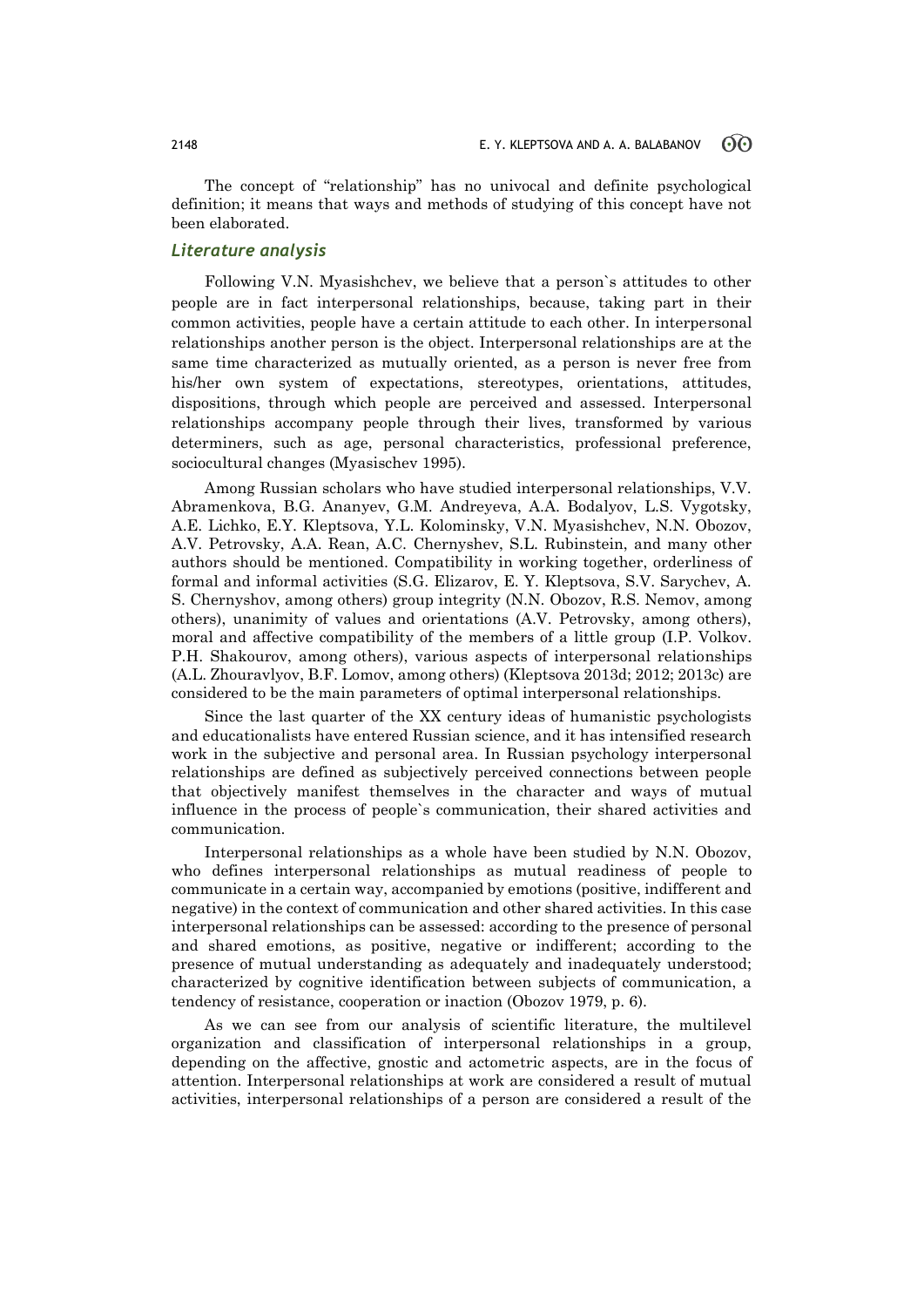presence of certain feelings, and estimative interpersonal relationships – as a result of mediating, awareness and goal-setting. The actometric aspect of relationships is represented in functional and role interpersonal relationships, that include values, norms and roles of cultural activities and socialization of a person. For example, a teacher has to be strict and exigent, he/she should not show his/her personal attitude or demonstrate his/her position (or opposition) in relation to informal adolescent groups in the presence of other students or any other people. The affective aspect is represented by emotional and estimative relationships of sympathy, antipathy, friendship. The gnostic aspect of relationships is characterized by imaginary or real learning of a personalized other, when a motive of one subject acquires personal sense for the subject who communicates and acts with him/her, as "meaningful for me", for example, caring for younger children or for the poor. It is also represented by any case when one person takes the responsibility and protects somebody else, because the social situation has changed. In this case personal and meaningful relationships with others become manifest. Analyzing the influence of social and interpersonal relationships on each other, G.M. Andreyeva presumes that these relationships are not identical, because interpersonal relationships appear in every kind of social relationships. We call the process determined by social activities a social process. If we regard interaction as a process, relationships can be seen as a result of mutual connection of the subjects who take part in this process (Andreeva 1999).

Interpersonal relationships are not only interiorized in the image of another person, but also exteriorized on the basis of such acts of interaction, as reactions, actions and gestures, addressed to the partner and provoking his/her active reactions, actions and gestures, which become features, qualities, characteristics of a personality. The second interiorization of attitudes of other people occurs, that is, relationships in the form of group effects appear, creating the subjective reality of the psychological atmosphere, that influences the personality and forms its characteristics.

A.V. Petrovsky (1992) used the activity approach to study mediation in interpersonal relationships, laws of their turning into personal characteristics through the conditions of people`s shared activities. In these shared activities relationships among all their subjects are revealed, developed and transformed. Besides, shared activity is a way of transforming the interpersonal relationships. The process of fostering of interpersonal relationships as a result of shared activities can be regarded as the mover of development of both the group and the interpersonal relationships in it. Such a system of interrelation is mediated by certain aims and organized by shared activities. At the same time interpersonal relationships define the strategy of interaction (conflict, rivalry, partnership, cooperation, etc.) and possibility of achieving results, e.g. unsuccessful/successful partnership. Thus interpersonal relationships include rather a wide range of psychological phenomena, such as mutual influence, interpersonal attractiveness (interest, attraction), mutual perception and understanding. A.V. Petrovsky defines indicators of integrative processes of interpersonal relationships in a little group, such as ability of the participants to stay in the group, trying to solve difficult tasks, effectiveness of its formal and informal activities, managerial competence, etc. Interpersonal relationships are valued in the group only when they are a condition or a way of achieving some socially meaningful result. In this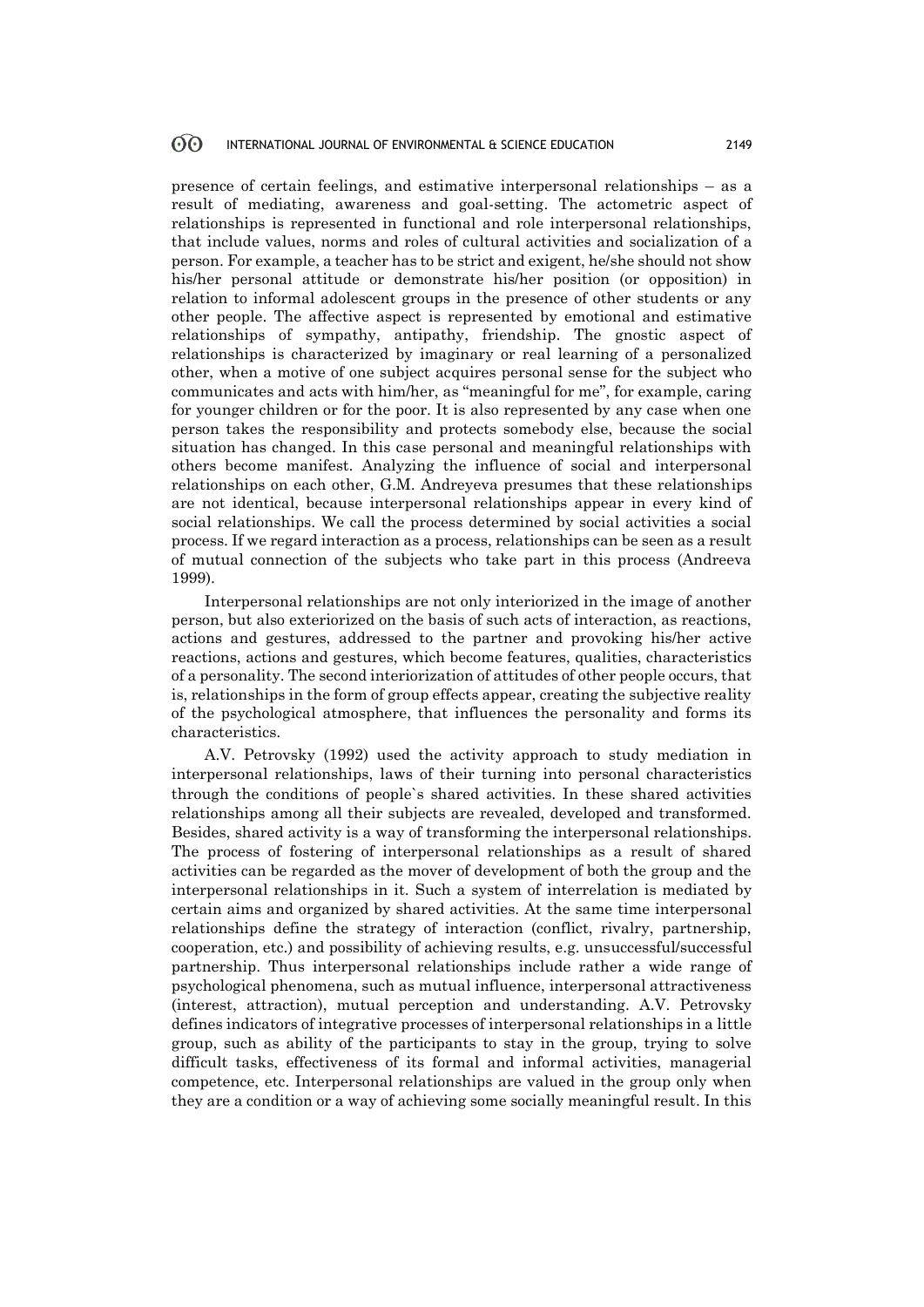case both a single episode and the complex influence of interpersonal relationships are important. The position of a person in the system of interpersonal relationships is also important. Two factors influence it: on the one hand, the totality of characteristics of the person, on the other hand, the characteristics of the group, where the person is being socialized and its position is being measured. This is seen, when just the same combination of personal features can determine quite a different impact of that person on the group, depending on the group norms and what this very group requires of a person. For example, a teacher may be highly valued in one school, but in another school it may not be the same. Perhaps, in the first case his/her personal qualities, namely, doing his/her work in time, being well-bred and polite, were considered positive, but new colleagues take him/her for a callous social climber, who tries to make the director see, what a good professional he/she is.

Problems of interiorization of interpersonal relations in ontogenesis have been actively discussed in recent years. Particularly V.V. Abramenkova`s works show the sources of demonstration of humane attitude of pre-school children to their peers in the process of shared activities. In ontogenesis the interrelation between "humane, or, wider, interpersonal relationships, transformed into a person`s attitudes, and shared activities, so to say, turns upside down: shared activities of children directly create and mediate humane relationships, but humane activities of grown-ups are captured in a person`s attitudes, they mediate and even determine the choice of one or another motive of a certain activity" (Asmolov 1996; Kleptsova 2013d; 2012; 2013c).

V.V. Abramenkova`s understanding of this idea shows that this scientist, in fact, gives us tools for making decisions. The earliest shared activity in children`s cooperation gradually creates and determines humane relationships that are motivated by it. After that, as a child grows up, humane relationships, being interiorized in the process of shared activities, become captured in humane meaningful attitudes of the person and manifest themselves in compassion and shared joy when other people are unsuccessful or successful.

# **Methodology**

But interpersonal relationships have a qualitative characteristic, as they are a result of pedagogical interrelation, that manifests itself in the form of constructive or destructive relationships, tolerant or intolerant relationships, humane or inhumane relationships. Relationships are characterized by orientation, modality, valence, intensity, awareness differentiation, complexity, adequacy of understanding, cognitive identification of the subjects of interaction, developmental level, width and other parameters. For example N.N. Obozov (1979) thinks that according to modality relations can be defined as positive, negative or uninterested, or indifferent. The content of negative, indifferent and positive relationships according to such parameters as orientation, modality, valence, intensity, awareness differentiation, complexity, developmental level, width, emotionality, presence of mutual understanding, cognitive identification between its subjects, can be seen in Table 1.

**Table 1.** The content of interpersonal relations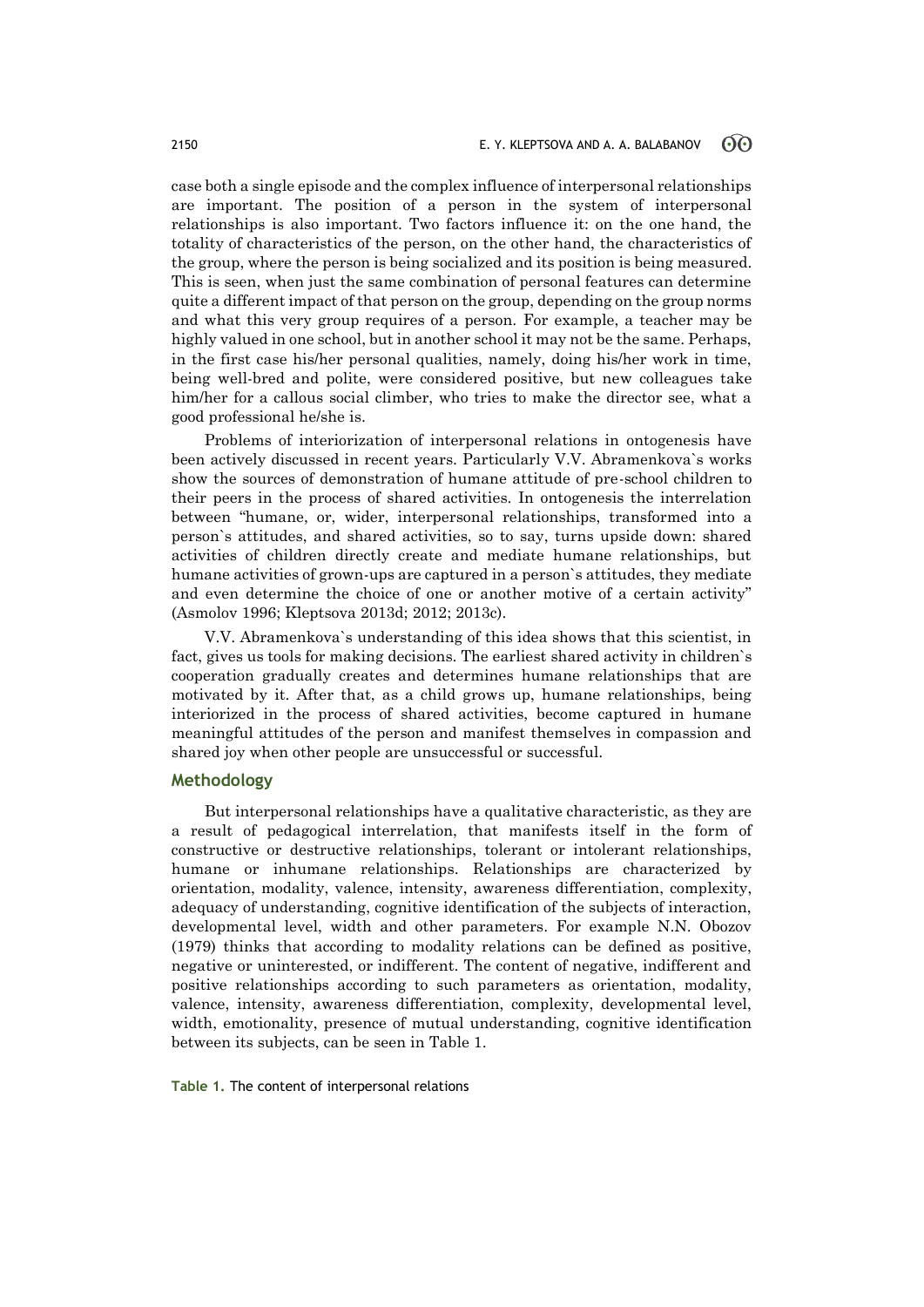| $60^{\circ}$ | INTERNATIONAL JOURNAL OF ENVIRONMENTAL & SCIENCE EDUCATION | 2151 |
|--------------|------------------------------------------------------------|------|
|              |                                                            |      |

| Parameters of   | Negative type of                       | Indifferent type of                   | Positive type of                           |
|-----------------|----------------------------------------|---------------------------------------|--------------------------------------------|
| relationships   | relationships                          | relationships                         | relationships                              |
| Orientation     | To him/herself, to                     | To him/herself.                       | To the other, to                           |
|                 | the other.                             |                                       | him/herself.                               |
| Modality        | Univalent.                             | Partial                               | The subject `s                             |
|                 | dichotomous                            | understanding and                     | perception is                              |
|                 | perception of the                      | acceptance of                         | ambivalent, positive                       |
|                 | other according to                     | him/herself or the                    | and negative<br>characteristics are        |
|                 | the principle "good<br>or bad";        | other; mechanism<br>of acceptance and | stressed; mechanism                        |
|                 | mechanism of                           | patience is not                       | of acceptance is                           |
|                 | acceptance is not                      | developed; lack of                    | developed;                                 |
|                 | developed; lack of                     | any assessment                        | understanding,                             |
|                 | understanding, lack                    | regarding                             | acceptance and                             |
|                 | of acceptance.                         | him/herself or the                    | patience.                                  |
|                 |                                        | other; absence of                     |                                            |
|                 |                                        | strong will in                        |                                            |
| Valence         |                                        | behavior.                             |                                            |
|                 | Little connecting<br>force of positive | Medium level of<br>destructive power, | Great connecting<br>power of positive      |
|                 | informing,                             | or alienation,                        | knowledge about the                        |
|                 | preference of                          | indifference,                         | other.                                     |
|                 | negative                               | disregard, lack of                    |                                            |
|                 | information in the                     | interest, absence                     |                                            |
|                 | process of                             | of any reaction.                      |                                            |
|                 | integration; great                     |                                       |                                            |
|                 | destructive                            |                                       |                                            |
| Intensity       | potential.<br>Great intensity or       | The intensity in                      | Great intensity or                         |
|                 | evidence of                            | general is                            | evidence of humane                         |
|                 | inhumane personal                      | insignificant;                        | personal qualities                         |
|                 | qualities.                             | inhumane and                          |                                            |
|                 |                                        | humane personal                       |                                            |
|                 |                                        | qualities can be                      |                                            |
|                 |                                        | combined.                             |                                            |
| Awareness       | Insignificant                          | Insignificant                         | Significant                                |
| Differentiation | Immature egoism,<br>narcissism,        | Egocentrism, no<br>wish to burden     | Decentration - being<br>able to understand |
|                 | unstable character.                    | oneself thinking of                   | the position of                            |
|                 |                                        | another person,                       | another person.                            |
|                 |                                        | rejection of any                      | Something is                               |
|                 |                                        | information about                     | accepted, something                        |
|                 |                                        | other people and                      | is not, but                                |
|                 |                                        | their problems.                       | understanding and                          |
|                 |                                        |                                       | emotional stability                        |
| Complexity      | Absence of                             | Absence of                            | are maintained.<br>Cognitive complexity,   |
|                 | cognitive                              | cognitive                             | complicated system                         |
|                 | complexity. Critical                   | complexity, not                       | of personal                                |
|                 | towards other                          | very complex                          | constructs. It is easier                   |
|                 | people, great                          | relationships.                        | to reproduce a simple                      |
|                 | degree of rejecting                    |                                       | system, because its                        |
|                 | others' faults,                        |                                       | interpretative                             |
|                 | evaluation, accent                     |                                       | potential is greater.                      |
|                 | on differences.                        |                                       | Integration of<br>fragmented               |
|                 |                                        |                                       | information into a                         |
|                 |                                        |                                       | whole picture.                             |
|                 |                                        |                                       |                                            |

**Table 1.** Continued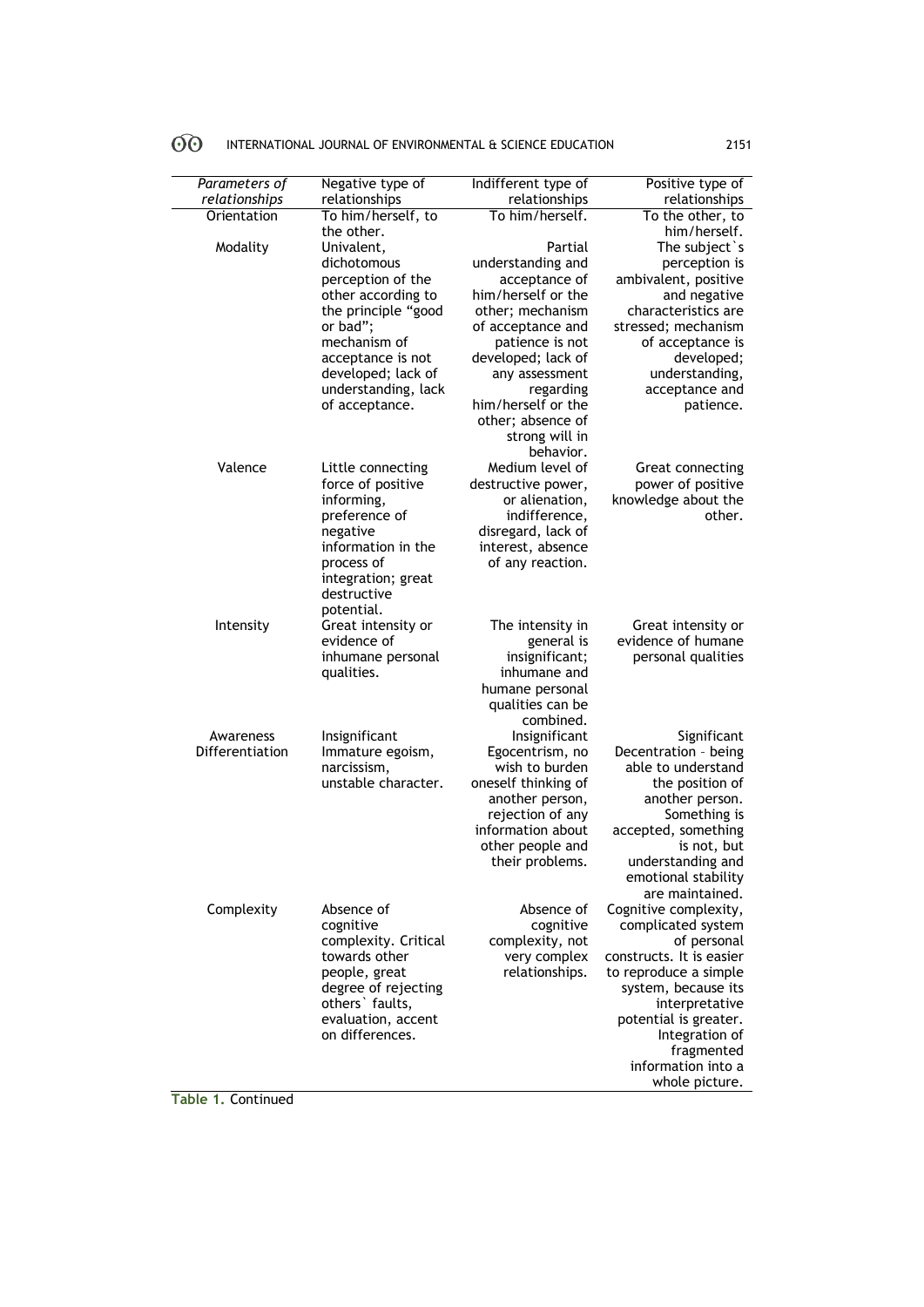# 2152 **E. Y. KLEPTSOVA AND A. A. BALABANOV**  $\widehat{O}$

| Parameters of      | Negative type of     | Indifferent type of                 | Positive type of       |
|--------------------|----------------------|-------------------------------------|------------------------|
| relationships      | relationships        | relationships                       | relationships          |
| Developmental      | Low level of         | Medium level of                     | High level of          |
| level              | development of       | development of                      | development of         |
|                    | interpersonal        | interpersonal                       | interpersonal          |
|                    | relationships.       | relationships                       | relationships.         |
|                    |                      | depending on the                    |                        |
|                    |                      | situation. There                    |                        |
|                    |                      | may be absence of<br>any reactions. |                        |
| Width              | Narrowness of        | Difficulties in                     | Width and flexibility  |
|                    | perception,          | characterizing and                  | of perception,         |
|                    | rigidity,            | seeing differences                  | mobility, ability to   |
|                    | intolerance to the   | and similarities and                | distinguish major and  |
|                    | others faults.       | processing of                       | minor qualities of the |
|                    | Prevalence of        | information.                        | object, seeing         |
|                    | aggressive           | Different ways of                   | differences and        |
|                    | behavior,            | behavior and                        | similarities.          |
|                    | detachment,          | thinking make it                    | Cooperation and        |
|                    | impulsivity. The     | possible to combine                 | compromise in          |
|                    | ways of              | aggressive and                      | communication.         |
|                    | communication are    | assertive behavior,                 |                        |
|                    | dictatorship,        | arrogance,                          |                        |
|                    | demand,              | helplessness and                    |                        |
|                    | manipulation,        | indifference.                       |                        |
|                    | blackmail, etc.      |                                     |                        |
| Emotionality       | Absence of respect   | Indifference or                     | Respect for the        |
|                    | of a person's        | neutrality to                       | dignity and rights of  |
|                    | merits and rights,   | another person and                  | another person,        |
|                    | his/her              | his/her values,                     | responsiveness, trust, |
|                    | responsiveness,      | medium or low                       | humanity, help,        |
|                    | Low degree of        | degree of empathy.                  | assertiveness,         |
|                    | empathy,             | There may be                        | tolerance and other    |
|                    | aggression,          | absence of any                      | emotional              |
|                    | intolerance both to  | feelings,                           | manifestations in      |
|                    | oneself and to       | nonjudgmental<br>attitude.          | relation to            |
|                    | other people.        |                                     | him/herself and other  |
| Presence of mutual | Instability and      | Partially                           | people.<br>Adequately  |
| understanding,     | inadequately         | (adequately or                      | understood merits,     |
|                    | understood merits,   | inadequately)                       | rights and values of a |
|                    | rights and values of | understood                          | person.                |
|                    | another person.      | characteristics of a                |                        |
|                    |                      | person.                             |                        |
| Cognitive          | Tendency to resist   | Does not compare                    | Tendency to            |
| identification     | and ignore.          | him/herself or                      | cooperate, help,       |
| between subjects   | Avoidance of the     | other people with                   | support, etc. Wish to  |
|                    | subject,             | the ideal.                          | interact               |
|                    | demonstration of     | Contemplation,                      | constructively, argue, |
|                    | inhumane attitude,   | detachment,                         | convince and be        |
|                    | aggressive actions,  | absence of                          | convinced; anyway,     |
|                    | trying to subdue,    | reaction, tendency                  | tendency of            |
|                    | suppress, destroy.   | of idleness.                        | accepting the          |
|                    |                      |                                     | subject.               |
| Type of            | <i>Inhumane</i>      | <b>Neutral</b>                      | Humane                 |
| interpersonal      | interpersonal        | interpersonal                       | interpersonal          |
| relationships      | relationships        | relationships                       | relationships          |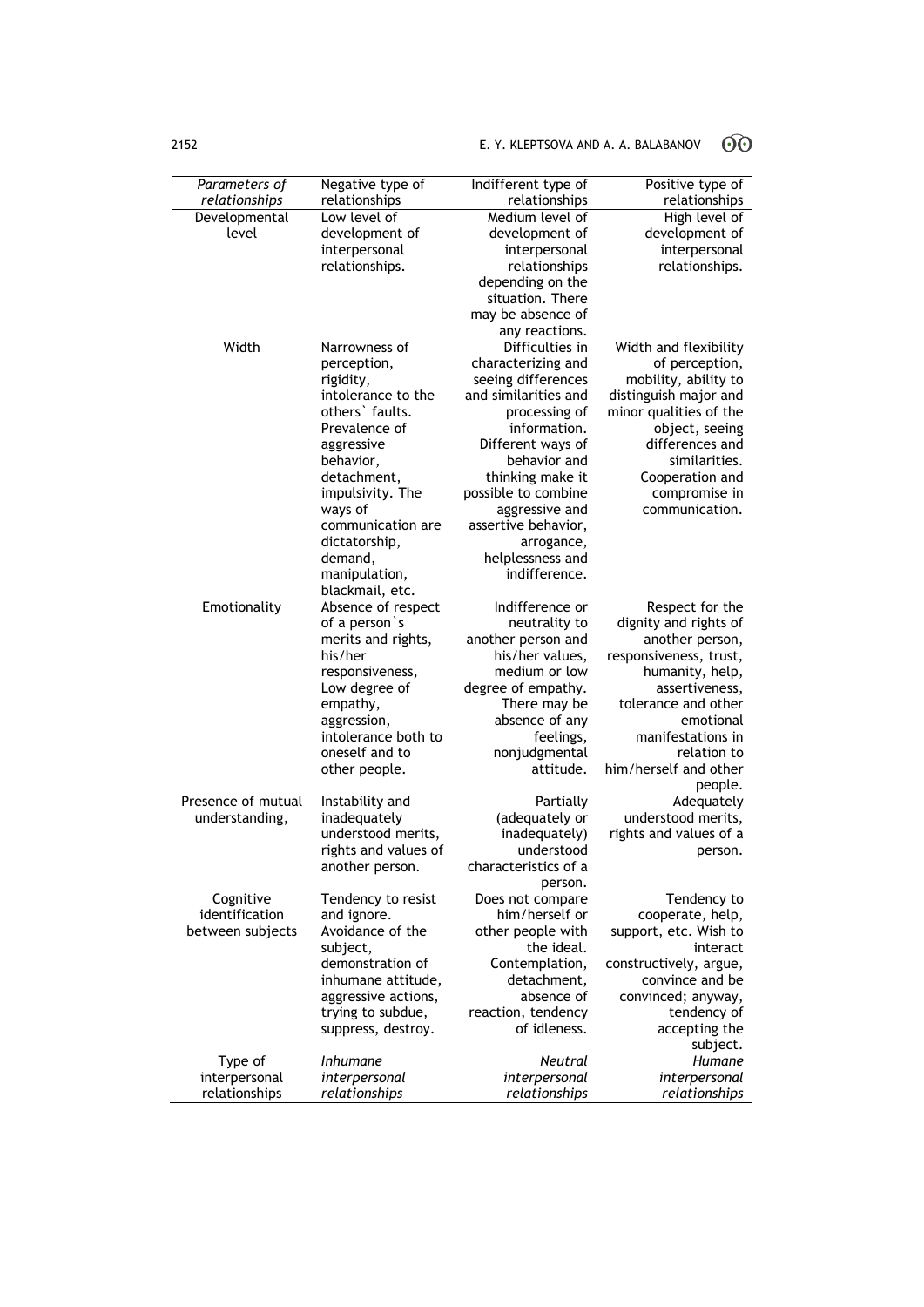#### 60 INTERNATIONAL JOURNAL OF ENVIRONMENTAL & SCIENCE EDUCATION 2153

Thinking on the contents of negative, indifferent and positive interpersonal relationships in Table 1 we see that the purely negative type of relationships corresponds to inhumane or egoistic interpersonal relationships, the indifferent type of relationships corresponds to neutral interpersonal relationships, and the positive type of relationships corresponds to humane interpersonal relationships (Figure 1).



**Figure 1.** Types of development of humane interpersonal relationships.

# **Results**

As we can see (Figure 1), negative type of relationships is characterized by orientation to oneself, identifying other people with one`s ideal of "good" and "right", which is usually created according to one`s own views, values and position in relation to the other person. Negative type of relationships has significant limitations in perception and understanding of other people, especially when another person is incomprehensible, unpredictable, unfamiliar. Negative type of relationships can be characterized by instability, it limits the perception of the other person by negative evaluation, etc. In this case the subject demonstrates inhumanity in relation to the other person, and as a result of the interaction it leads to inhumane interpersonal relationships, accompanied by complex conditions and feelings, such as anger, jealousy, envy, fear, injury, cynicism, apathy, aggression, regret, despair, anxiety, hatred, contempt, trying to suppress and even destroy the other person. Negative type of relationships can gradually turn into the indifferent type of relationships or the neutral interpersonal relationships (see Figure 1). Indifferent type of relationships (or the neutral interpersonal relationships) is characterized by rejecting any evaluation in the perception of oneself, other people, events or any other information. Respectively, because of absence of any will, for example, in the perception of an action (ether one`s own action or that of another person), lack of personal interest on the emotional-volitional, cognitive or behavioral level results in absence of reaction, contemplation, watching, detachment and inactivity.

Passing from one level to another is possible under certain inner and outer conditions, for example, when complex or even crucial events happen in the person`s life, such as losing work, illness, death or accident happening to somebody belonging to the person`s reference group. Some positive changes in the person`s life, such as birth of a child or a grandchild, a love affair, etc., can make for changing or correction of the person`s world view and values. Specially organized education can also make for passing from one level to another. We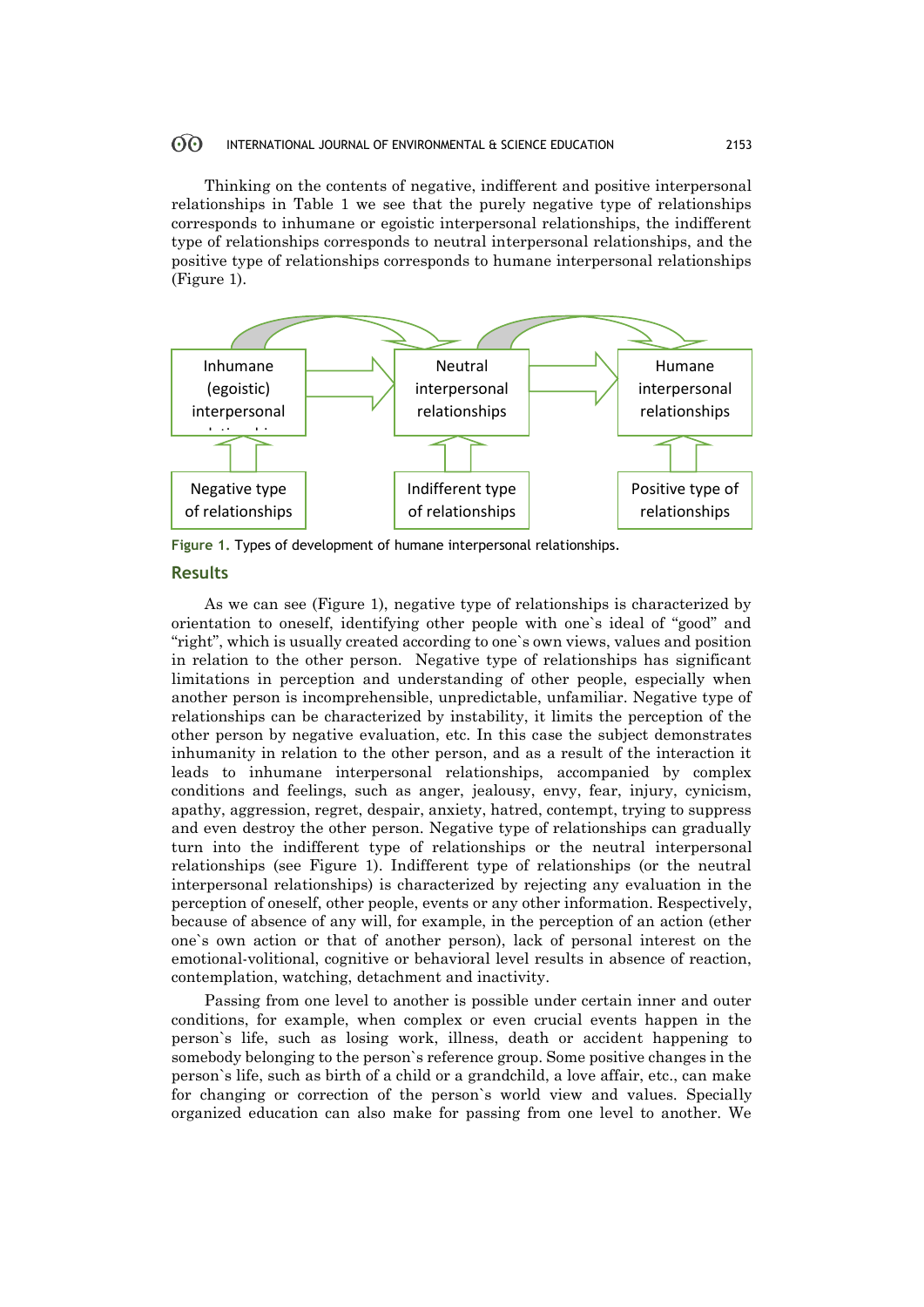should mention that levels of interpersonal relationships can also change backwards in case of illness or any physical discomfort, lack of efforts to improve, personal perception of the situations that have happened, its analysis accompanied by emotions and behavioral reactions. In this case the world view and values of the person lack the intention to demonstrate humane interpersonal relationships on the level of understanding and behavior. For example, a teacher sees unfamiliar children fighting in the street. "I don`t know these children, I am not at work, let them settle it themselves, they have parents, let the police settle it, or the other passers-by, my work is done for today, if their noses are smashed, maybe somebody will notice them", - thinks the teacher and passes by. Though, if they had been students from his class, he would have stopped them and tried to settle the incident. In this case we can definitely notice the egoistic or unstable negative level of interpersonal relationships. The following teacher`s monologue in such a situation corresponds to the neutral level of interpersonal relationships, "I don`t know the children and it would be right to pass by and not to notice them, as I am not at work already," – the teacher says to himself and passes by; the situation does not touch him either emotionally or personally. On the humane level of interpersonal relationships, the teacher is not indifferent. He can patiently watch the fight and keep himself calm, hoping that the children will be able to settle the situation. But he decides to stop the children`s fight and accompany the "victim" to a safe place, or to offer his help and mediation, helping the children to speak to each other without rudeness or fighting. Humane interpersonal relations can be present in a human mind from the early age because of positive socialization. Thus, a little child is humane by his/her nature, if those who surround the child accept him/her, themselves and other people, if they demonstrate kindness, trust, mutual help, etc.

### **Discussion**

We have studied humane interpersonal relationships of subjects of educational activity. Now we show some results of the empiric research of the teaching staff of various educational establishments in the Russian Federation. The total sample consisted of more than 200 respondents. We studied the attitude of teaches and directors to children, parents, colleagues, administration, to themselves and to the community. The attitude of the teacher to children is crucial, but there can be situations when a teacher is neutral to children, negative to the administration, humane to parents, and at the same time competes with other teachers.

Our task was to study the character of interrelation of humane interpersonal relationships of subjects of educational activity and levels of humane interpersonal relationships of subjects of educational activity (to children, parents, colleagues, administration, to themselves and to the community). Table 2 reflects the distribution of the choices of humane interpersonal relationships of subjects of educational activity (teachers and directors of educational establishments) with different developmental levels of humane interpersonal relationships (Kleptsova 2013a; 2013b).

**Table 2.** Distribution of the choices of humane interpersonal relationships of subjects of educational activity with different developmental levels of humane interpersonal relationships, %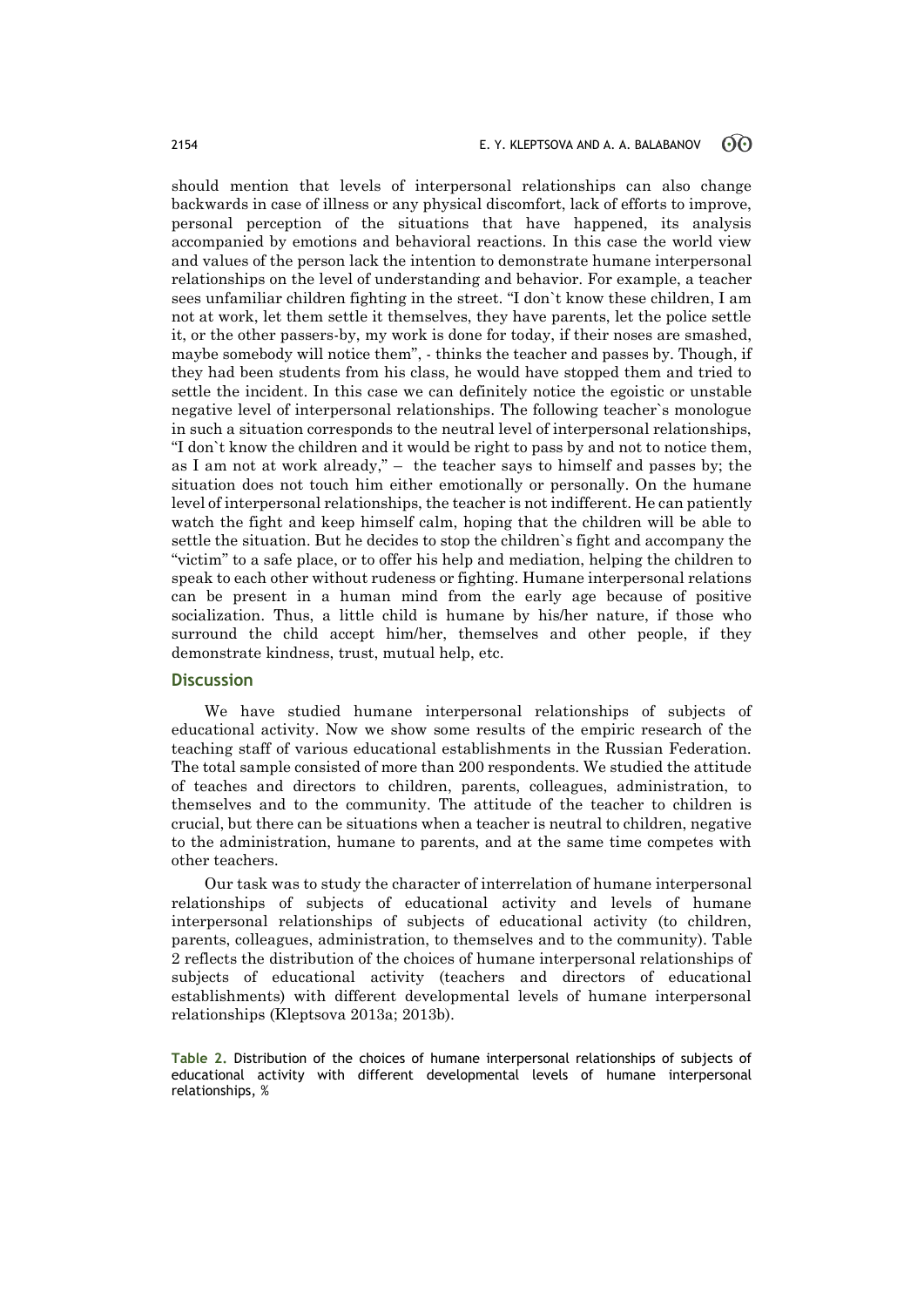#### $\odot$ INTERNATIONAL JOURNAL OF ENVIRONMENTAL & SCIENCE EDUCATION 2155

| Levels of humane<br>interpersonal<br>relationships of<br>subjects of<br>educational activity | Objects of humane interpersonal relationships |               |             |                             |
|----------------------------------------------------------------------------------------------|-----------------------------------------------|---------------|-------------|-----------------------------|
|                                                                                              | Τo<br>administration,<br>to oneself           | To colleagues | To children | To parents, to<br>community |
| Humane interpersonal<br>relationships                                                        | 15                                            | 6             | 14          | 22                          |
| Neutral interpersonal<br>relationships<br>Inhumane                                           | 59                                            | 34            | 69          | 61                          |
| interpersonal<br>relationships                                                               | 26                                            | 60            | 17          | 17                          |

Then we carried out correlation analysis, using Pearson`s dichotomic correlation coefficient. As we can see in Table 3, humane interpersonal relation to children has the closest connection with humane interpersonal relation to administration ( $\varphi$  = 0.40, with  $p \le 0.01$ ) and parents ( $\varphi$  = 0.40, with  $p \le 0.01$ ). Week connections can be seen between humane interpersonal relation to children and to colleagues ( $\varphi = 0.19$ , with  $p \le 0.05$ ), between humane interpersonal relation to colleagues and to the administration ( $\varphi = 0.18$ , with  $p \le 0.05$ ). The weakest connection can be seen between humane interpersonal relation to parents and to colleagues ( $\varphi$  = 0.18, with  $p = 0.05$ ).

|                                   | Significant correlations for<br>levels  | Humane interpersonal relationships |                 |               |                          |
|-----------------------------------|-----------------------------------------|------------------------------------|-----------------|---------------|--------------------------|
|                                   | $p=0.01$ ,                              | To the                             | To colleagues   | To children   | To                       |
|                                   | $p=0.05$                                | administration,<br>to oneself      |                 |               | parents,<br>to community |
|                                   | To parents, to                          | $0.40p \le 0.01$                   | $0.13$ with     | 0.47          | ***                      |
| Humane interpersonal<br>relations | community                               |                                    | $p = 0.05$      | $p \leq 0.01$ |                          |
|                                   |                                         |                                    | Not significant |               |                          |
|                                   | To children                             | 0.41                               | 0.19            | ***           |                          |
|                                   |                                         | $p \leq 0.01$                      | $p \leq 0.05$   |               |                          |
|                                   | To colleagues                           | 0.18                               | ***             |               |                          |
|                                   |                                         | $p \leq 0.05$                      |                 |               |                          |
|                                   | To the<br>administration,<br>to oneself | ***                                |                 |               |                          |

**Table 3.** Comparative analysis of significant correlations for level р=0.01, *р=0.05* depending on the subjects of interpersonal relationships

As we can see in Table 3, humane interpersonal relationships in general are mainly assessed according to three factors: relation to children, relation to the administration, relation to oneself. For directors of educational establishments and for teachers a teacher or a director is characterized by humane relation to children, if he/she understands and accepts a child in general and motives of a child`s behavior, if he/she makes for personal, intellectual, etc. development of a child, if he/she is patient and tolerant to requests of the school administration, tolerant to him/herself, pardons him/herself faults and is courageous enough to admit his/her own imperfection.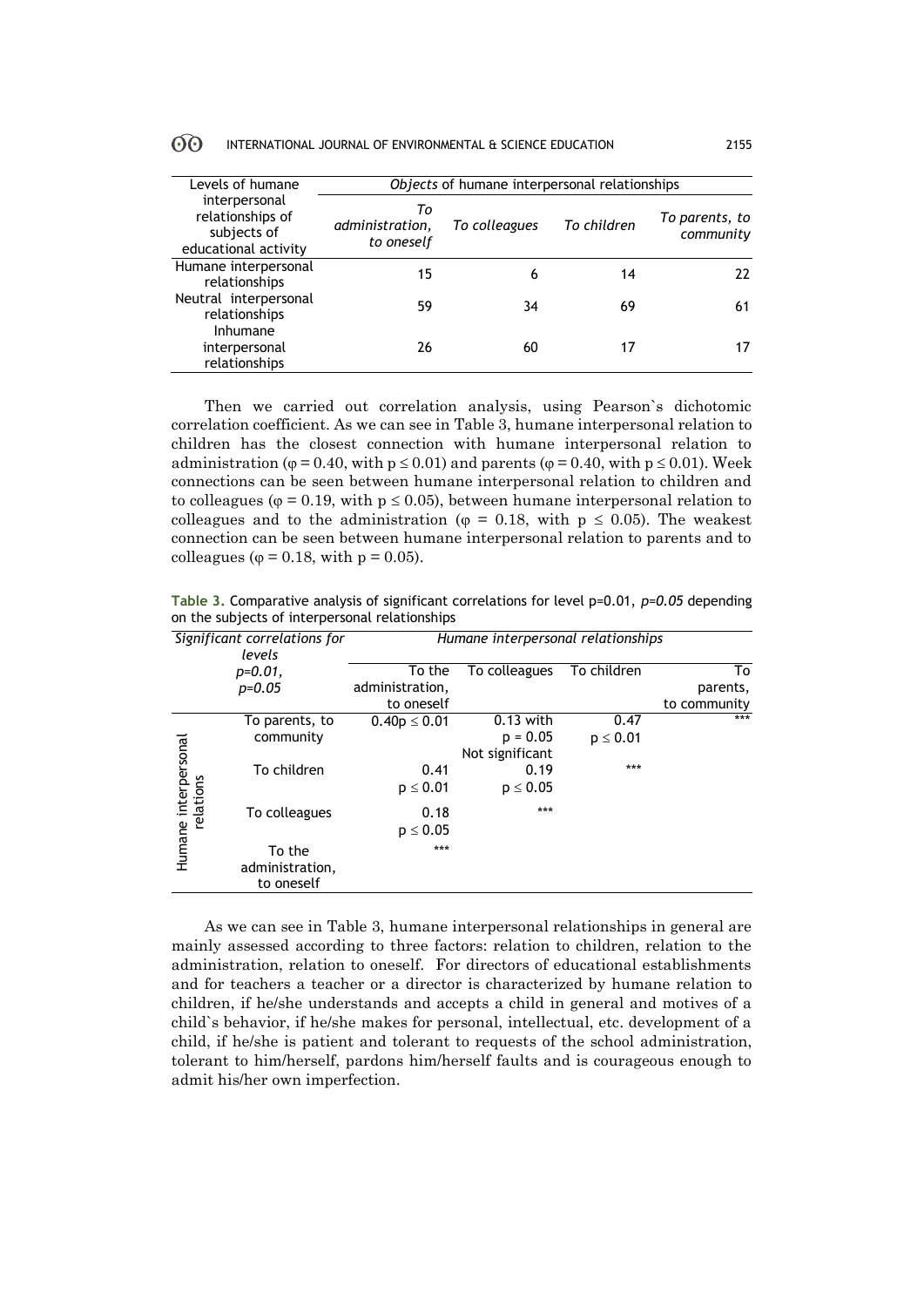In case of disagreement with the policy of the school administration he/she does not cherish his/her injury and does not become reserved, but either tries to advocate his/her opinion, or takes it with humor. If trying to advocate his/her opinion has failed, he/she gives up his/her position, if this is not contrary to his/her principles.

Besides that, the respondents, as our research has shown, have a very negative attitude to their colleagues. We believe, it is so because a colleague is seen as a potential rival, that is why the assessment of a colleague is biased and unfriendly.

Directors and teachers show more humanity, tolerance and friendliness to parents. We believe, that identification with the role of a parent can explain it, because most women respondents have their own parents` needs and actualize those needs this or that way.

As we can see in Table 2, 17% of teachers and directors of educational establishments are characterized by inhumane interpersonal relationships and a low level of humanity. Particularly, 69% of the teachers are characterized by neutral relation to children, and 14% are characterized by humane relation to children. So we can see a kind of balance of teachers with an inhumane level of interpersonal relationships (17%) and teachers with a humane level of interpersonal relationships (14%), and a significant part of teachers with a neutral level of relation to children (69%), and also to other subjects of educational activity.

The inhumane level of relation to colleagues is of special interest. We think that a serious and intentional work should be carried out with the respondents to form humane interpersonal relations to all subjects of educational activity, especially to children, who are the most significant group for both teachers and administrators. Empiric data on school administration workers in our research are not significantly different.

# **Conclusion**

Thus, humanization of interpersonal relationships can be regarded as a system of inner connections of a person with the environment in the form of sensations, actions and positions that have become the person`s world view and are expressed in respect (disrespect) to human rights and dignity, to human values, responsiveness, humane relationships, empathy, assertiveness, etc., both in oneself and in other people (Kleptsova 2013d; 2012; 2013c). Humanization of interpersonal relationships in educational activity is a process of transition of a subject of educational activity from the negative (egoistic) or the unstable level of interpersonal relationships to the neutral level, and after that  $-$  to the positive level of interpersonal relationships. That is, humane relationships are formed by actualization of personal qualities, that constitute each level of interpersonal relationships. By humane interpersonal relations we mean the result of a position (or disposition) of subjects of educational activity, that appears in the process of pedagogical interaction, in which cognitive, emotional and volitional levels of personal development are realized.

### **Disclosure statement**

No potential conflict of interest was reported by the authors.